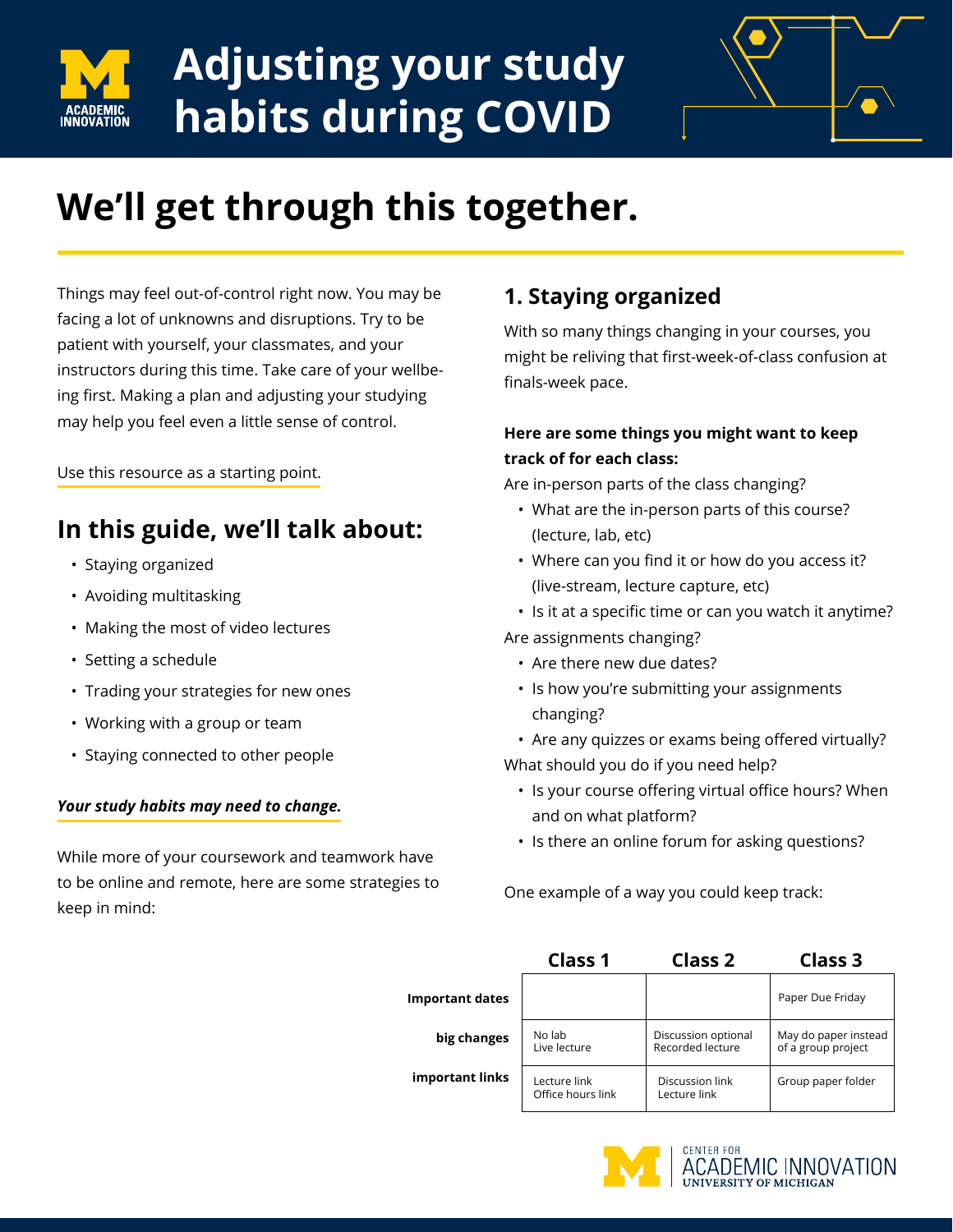## **2. Avoiding multitasking**

If you're doing more work on your own and your time is less structured, you might be more tempted to multitask. Many people think they can do multiple things at once. But research shows us that only about 2% of the population can multitask. Even if you feel like you're multitasking, you're probably not… really, you're switching between tasks very quickly (some call this "micro-tasking").

#### *The downsides of multitasking and microtasking:*

- **• Assignments take longer.** Each time you come back to an assignment (from Instagram for example), you have to get familiar with it, find your spot, remember what you were going to do next, etc.
- **• You're more likely to make mistakes.** Distractions and switching between tasks tires out the brain.
- **• You'll remember less.** When your brain is divided, you're less able to commit what you're learning to long-term memory (because [it doesn't get encoded](https://www.ncbi.nlm.nih.gov/pubmed/10868332)  [properly into your brain](https://www.ncbi.nlm.nih.gov/pubmed/10868332)).

#### **What to do instead**

*When you need to study something important, consider [The Magic of Monotasking](https://www.huffpost.com/entry/the-magic-of-monotasking_b_9239892).* 

- Focus on one thing at a time.
- Take breaks between tasks.
- Consider the "[pomodoro method"](https://tomato-timer.com/) to help you focus for 25- or 50-minute periods and then reward yourself with 5- or 10-minute breaks.

### **3. Making the most of video lectures**

**• Stick to your instructor's schedule as much as** 

**you can.** Staying on a schedule will help you have a feeling of normalcy and prevent you from falling way behind.

- **• Find out how to ask questions.** Is there a chat feature? Is there a discussion forum?
- **• Close distracting tabs and apps.** Humans are not as good at multitasking as they think! (See #2 above.)
- **• Continue to take notes as you would if you were there in person.**
- **• Watch recordings at normal speed.** Research shows that playback speed of 1.5x can lower your retention and can result in lower scores on assessments. Faster playback speeds are worse for complex, multi-step material (which most of your lectures probably are). Remember: this is all about 1.5x. There hasn't even been research on 2x playback speed, which is probably even worse.

## **4. Setting a schedule**

As the situation unfolds, you may have fewer socialcommitments, group meetings, or work hours. Setting a schedule for yourself can help provide structure and keep you motivated. If you don't already keep a weekly or daily calendar, try something like the example below to organize your time. Include time for exercise and self-care.

#### [Schedule Template](https://docs.google.com/spreadsheets/d/1RLK9JF-wWfOqKuZQpDjpBZ_nA5d3t9EGqLua4fCEUtU/edit#gid=0)

|      | <b>Scheduled</b><br><b>Activity</b> | Course<br>Tasks | Personal /<br>Self-care           |
|------|-------------------------------------|-----------------|-----------------------------------|
| 8am  |                                     |                 | Shower, Breakfast                 |
| 9am  | Call in for<br>remote lecture       |                 |                                   |
| 10am |                                     | Read chapter 3  |                                   |
| 11am |                                     |                 | Break - video call<br>with friend |
| 12pm |                                     |                 | Lunch                             |
| 1pm  |                                     | Read chapter 4  |                                   |
| 2pm  | Recap lecture with<br>classmate     |                 |                                   |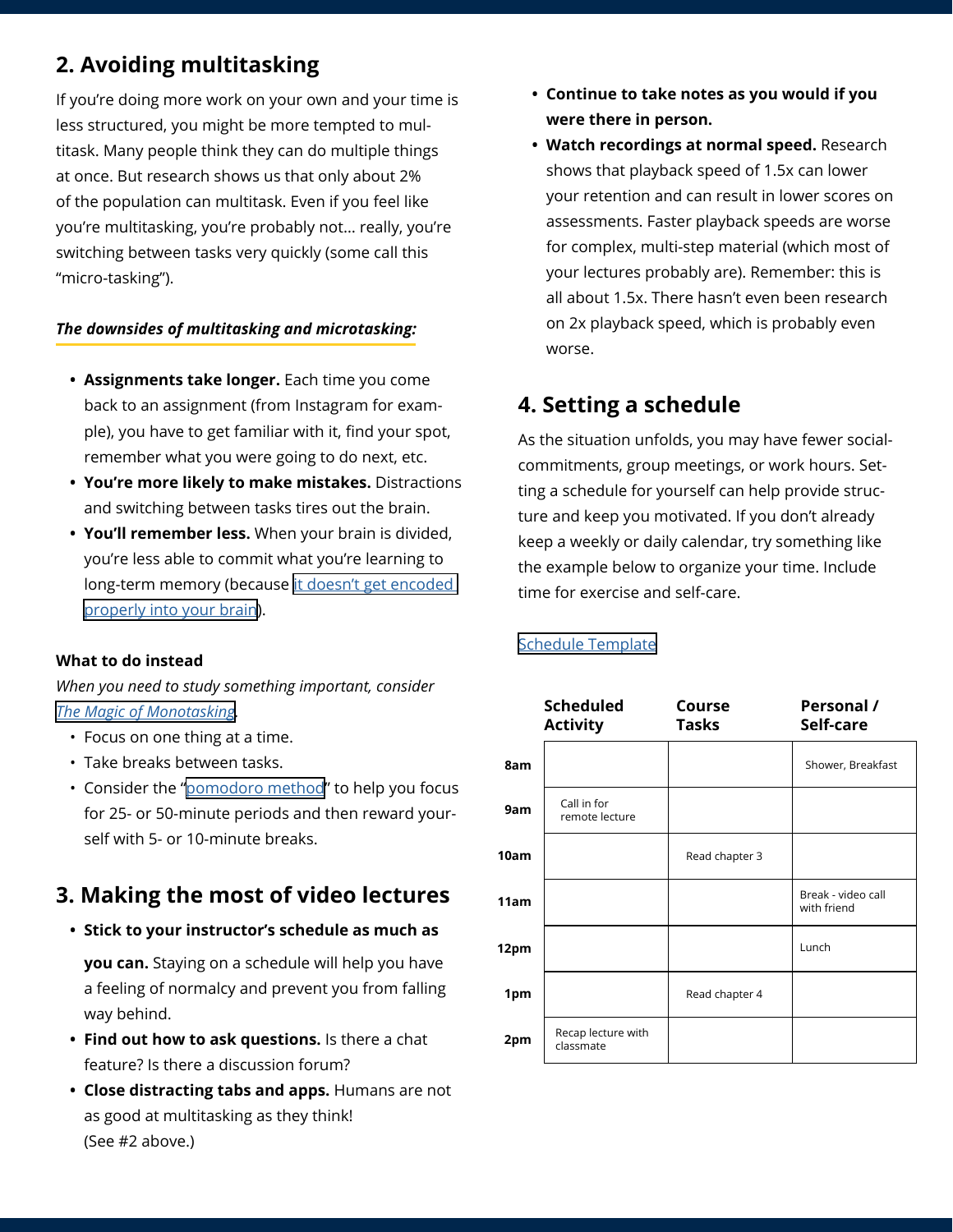### **5. Trading your strategies for new ones**

Your routines may have to adjust during this time. Look for ways to adapt your usual habits or form new ones.

#### For example:

- **• If you usually study in a coffee shop or library**, ask yourself what kind of environment helps you study. See if you can recreate that at home. Maybe it's studying in a chair, rather than on your bed or couch, or moving to a new spot when you change tasks. If you feel you need background noise, consider a white noise app.
- **• If you always study in groups**, try a virtual or even phone-based study session with your group.
- **• If you thrive on tight timelines, but now have a more open schedule,** think about how working with others or setting up a schedule can recreate that for you. When that gets hard, see if you can even do fifteen minutes at a time.

### **6. Working with a group or team**

Remote collaboration will look a little different, but it is definitely possible.

- **• Try not to procrastinate.** That group project may be out-of-sight, out-of-mind if you aren't seeing each other regularly. Resist the urge to put it off. Make small progress and stay in touch.
- **• Meet regularly,** especially if you usually touch base during class or lab. Consider a quick text on your group chat about progress every couple of days. Ideally, have real conversations over video any week you're working together. Check out tools you have access to as [U-M students](https://its.umich.edu/remote-resource-guide#learning).
- **• Set a purpose for meetings and use a shared notes doc.** Meetings might feel different when using video, even if your team was really good at working informally in the past. Try to set the purpose of your meeting in advance. Take notes in a shared doc so you can all contribute and follow along.
- **• Keep videos open when you can.** As long as you can see whatever you need to collaborate, aim to keep the video visible on your computer screen. It'll help you see the expressions of your teammates and stay connected to each other.
- **• Check on each other and ask for backup:** If someone has been absent from your group meetings or chat, ask them directly if they're still able to participate in the project. If you aren't getting responses within a day or two, let your instructor know. Know it isn't being petty, it's your team's responsibility.